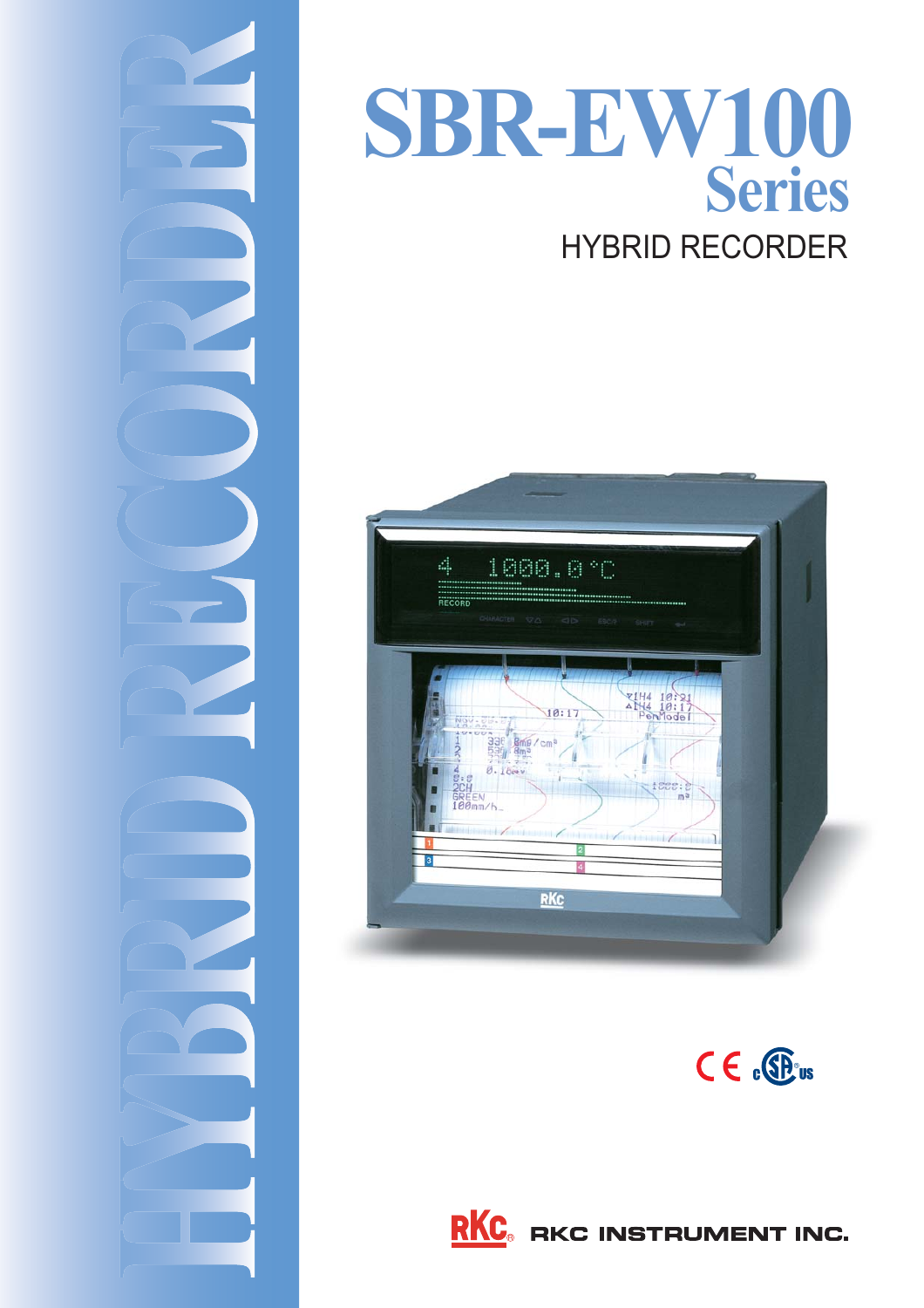

## **HYBRID RECORDER SBR-EW100 Series**

### **Easy to Use**

- Large, VFD 101 x 16 full dot matrix display **CNEW**
- Easily navigable interactive settings <**NEW**
- **Enables historical trend review during recording <b>NEW**
- Internal illumination (high intensity white LED) **NEW**

## **Compatible to Previous Model**

- The felt-pen, plotter pen, cassette ribbon and chart paper are compatible to previous models (SBR-EY100 series).
- Rear terminal plate and depth size is same to previous models (SBR-EY100 series).

### **Multiple Functions Meet Variety of Needs**

- Dot model achieves one second measurement intervals. **NEW**
- Universal input
- A wide range of input sensors

**RKc** 

 Supports thirty-five types including PLII, PR40-20, **NEW**and NiNiMo (including options)

- Mathematical functions No. of channels: Pen models (8 ch), dot model (12 ch) Computation types: Offers general, logic, relational, and statistical computations.
- \* Assign/analog record computed results to any channel.
- Ethernet or RS-422A/485 interfaces <NEW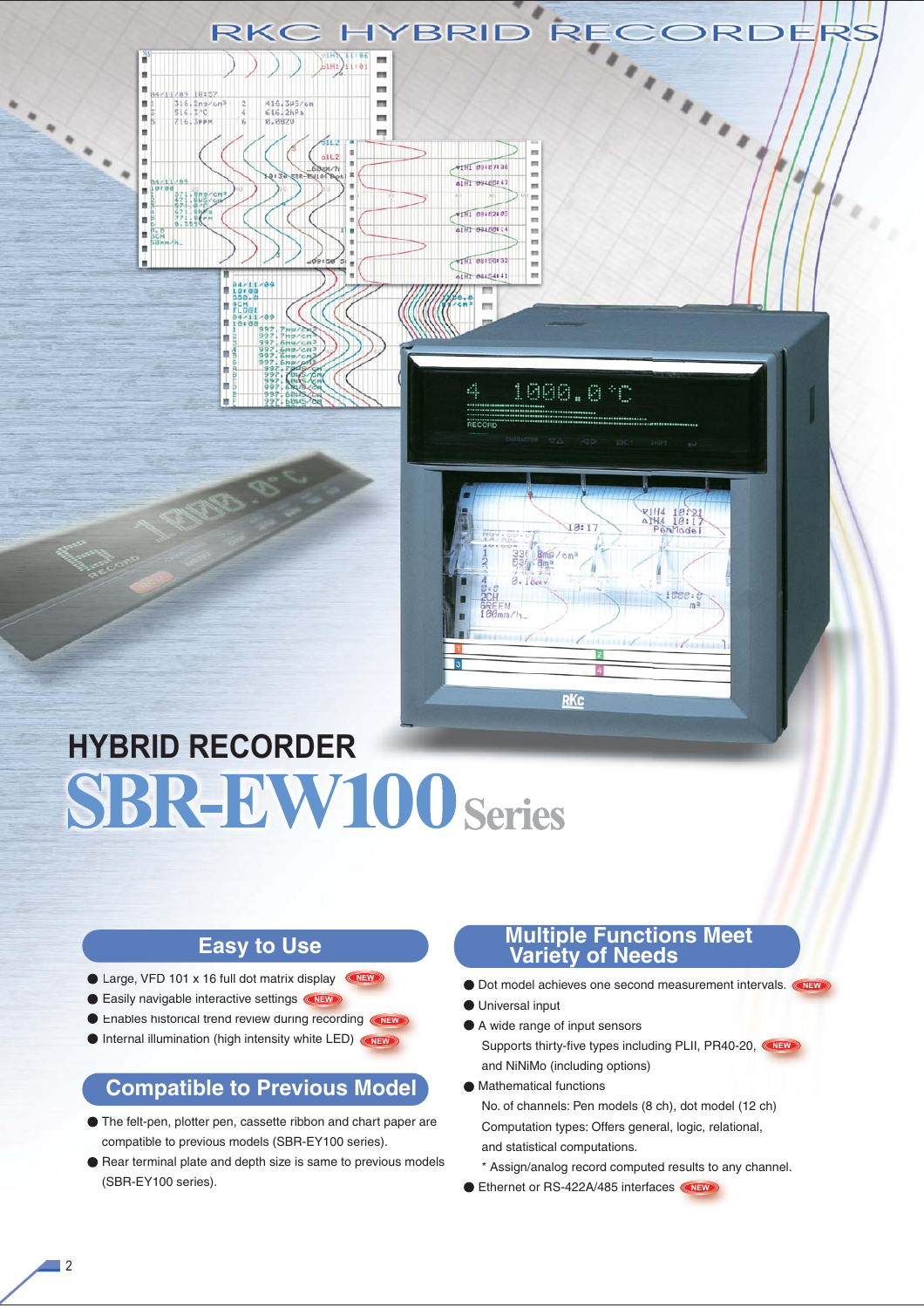# **More easy to use and easy to read**

## Multi-Display (Displays a Variety of Screens) for On-Site Monitoring



## Navigational display Makes Setup a Snap

The instrument features a simple configuration, with Operation mode for normal use, and Setting mode for use during setup. In Operation mode, measured values, time, and alarms are updated, and lists are printed. In Setting mode, you can enter measuring ranges, alarm values, and other parameters. Also, Setting mode offers a navigational display that eases entry of settings.



## Internal Illumination

By using a high intensity white LED and light diffusing rod for the internal illumination, the visibility of the chart section has been greatly increased.



## Chart Ejection Function

The chart cassette is equipped with a chart ejection function. You can write memos on the chart and check the historical trend during recording.

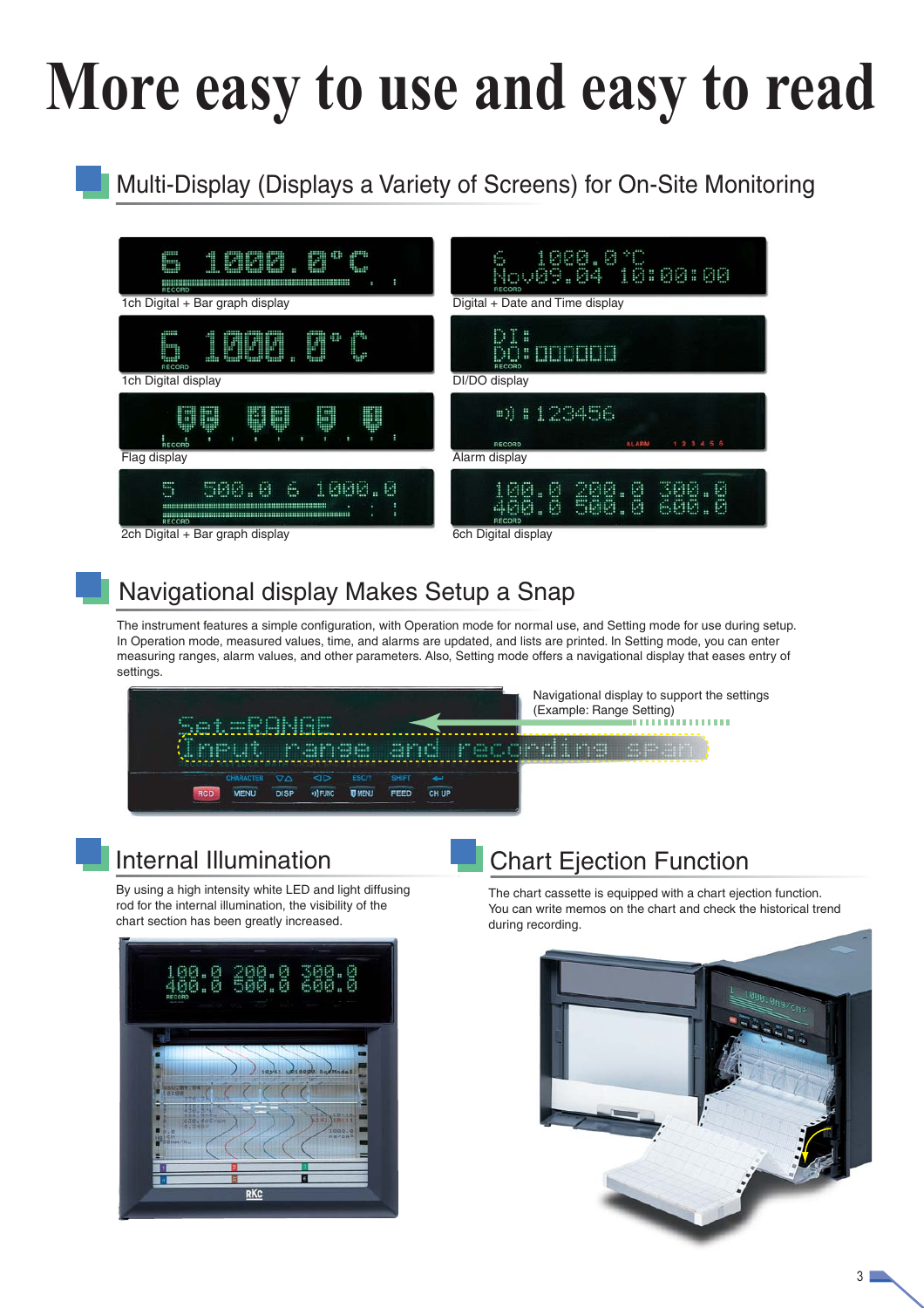# **High Reliability and High Quality**

## Highly Precise & High Reliability of Actuators

The pen servo takes advantage of an ultra-small, rack-andpinion stepping motor. By eliminating the drive belt, transferrelated loss load is reduced, allowing a smaller servo. The motor is controlled digitally, yielding reductions in power consumption. Also, the position of the pen is detected by an optical encoder.



High integrated circuit and the new servo unit achieve high efficiencies and low heat emissions in all of the 1-, 2-, 3-, and 4-pen and 6-dot models while simultaneously limiting the weight to approximately 2.5 kg (6-dot model), and approximately 2.4 kg (4-pen model).



Servo Unit

## Long Life & High Speed Scanning

For scanners that switch the input signal, high withstand voltage, low leakage current MOS FETs and high voltage output photocouplers have been combined into a high withstand voltage semiconductor relay offering high speed (6 points per second) scanning, longer scanner life, and noiseless operation. High integrated circuit achieve reducing power consumption, suppressing heat emissions, and increasing the lifespan of components.



Input signal switch circuit

## **Compatible to previous model (SBR-EY100 Series)**

The felt-pen, plotter pen, cassette ribbon and chart paper are compatible to previous models (SBR-EY100 series).

Rear terminal plate and depth size is same to previous models (SBR-EY100 series).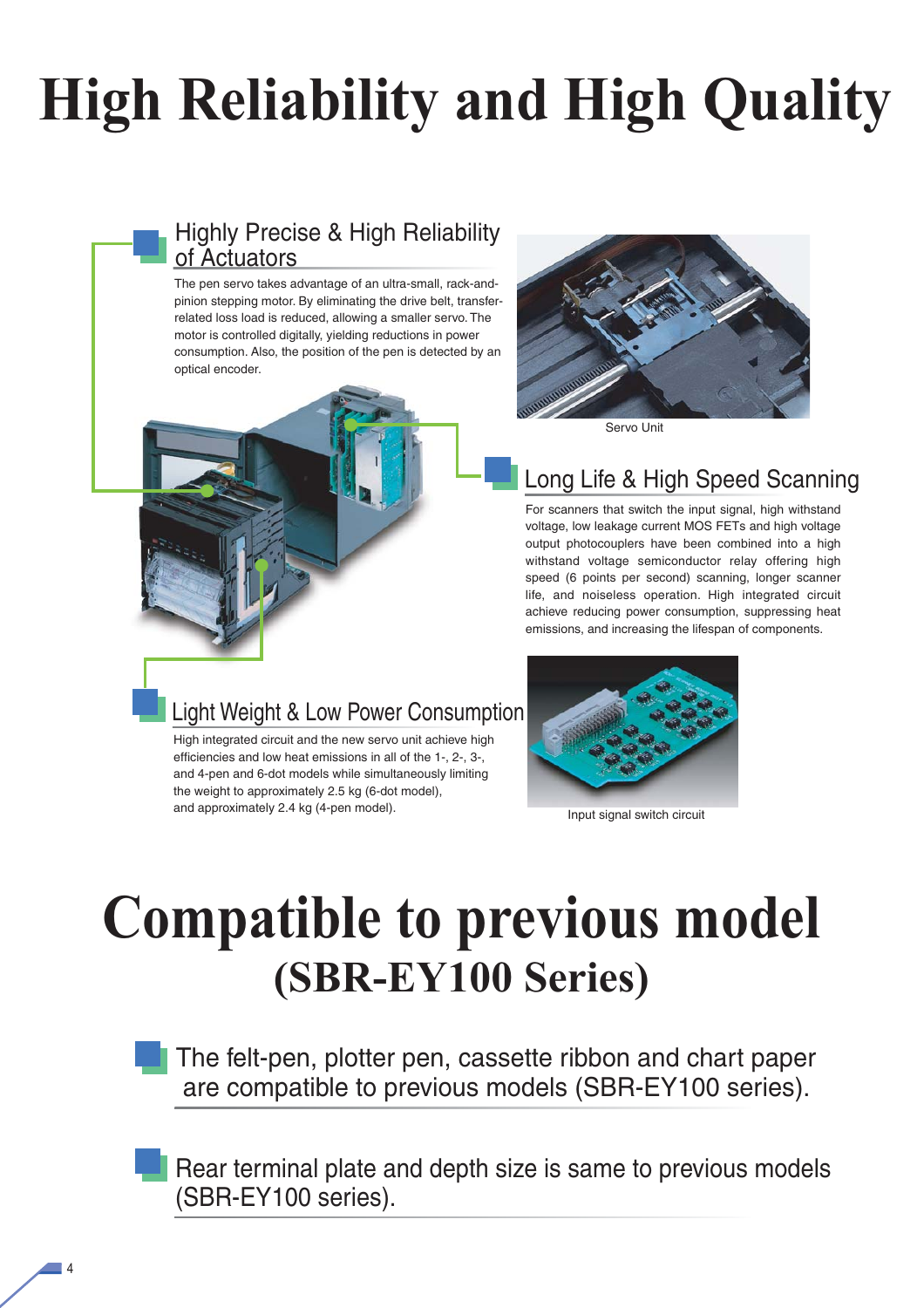## **Specifications**

- **Input Number of inputs** : 1,2,3,4 (pen), 6 (dot) points **Input signal** Universal input TC : R, S, B, K, E, J, T, N, W5Re/W26Re, W3Re/W25Re, L, U RTD : Pt100,JPt100 DCA : DC current (Using external shunt resistor) DCV : DC voltage 20/60/200mV, 2/6/20/50V, 1 to 5V DI : Digital input (Contact or DC Voltage, TTL level) **Measurement interval** Pen model : 0.125sec/channel Dot model : 1sec/6dot or 2.5sec/6dot **Burnout** Available on TC and DCV (1 to 5V) range •ON/OFF selectable (per channel) •1-5V Burnout: less than 0.2V **Filter** Pen model: Signal damping •ON/OFF selectable (per channel) Time constant (2,5,10sec) Dot model: Moving average •ON/OFF selectable (per channel) Moving average cycle (2 to 16)
	- **Computation** Differential computation, Linear scaling square root, Bias addition

#### **Recording and Printing**

**Recording Method** Pen model : Disposable felt pens, Plotter pen Dot model : 6 color wire dot. **Pen Offset Compensation** : ON/OFF selectable (Pen model only) **Effective Recording Width** : 100mm **Chart** : Plain-paper Z-fold chart (16m) **Recording Period** : Pen model: Continuous for each channel Dot model: Max. 6 channel/10sec **Chart Speed** Pen model : 5 to 12000mm/h (82 increments) Dot model : 1 to 1500mm/h (1mm step) **Chart Speed Change** speed 1, speed 2 change by remote control signals (option) **Recording Colors** Pen model : pen1=red, pen2=green, pen3=blue, pen4=violet plotter pen=purple Dot model : ch1=purple, ch2=red, ch3=green, ch4=blue ch5=brown, ch6=black • Color can be assigned to any channel. **Recording Format** Analog recording : Zone recording, Partial expanded recording Digital printout : Channel number or TAG (Dot model only), Alarm, Periodic printout or Report printout, Message printout, Record start time, Chart speed printout, List printout, Manual printout, SET UP List printout

### **Display**

**Display method**

- VFD (101X16 dot matrix)
- **Display types** Multiple displays
- 

Digital , bar, flag, DI/DO display etc. can be displayed. •15 display types can be selected from approx. 80 display types. **Status display**

Recording in progress (RECORD), Shared alarm (ALARM), Channel<br>No. display of occurring alarm (1 2 3 4 or 1 2 3 4 5 6), Chart end display<br>END) For the model with option (FAIL/chart end detection and output), Math (MATH)

**Setting**<br>SBR-EW100 settings display by interactive mode.In setting, navigator<br>method is used. Display updated interval can be selected from AUTO/MAN.

**Bar graph display**

#### Resolution: 1%

Measurement value: left/right (%) reference or center zero reference display.

• Each channel selectable.

Alarm: Alarm setting level display and flashing display of occurring alarm. **Display brightness setting** Display brightness level: 1 to 8

#### **Alarm**

**Number of Levels**

#### Up to 4 level for each channel.

**Alarm type** High and low limits, differential high and low limits, high and low rate-of change limits and delay high and low Interval time of rate-of-change alarms:

The measurement interval times 1 to 15

**Display** Set value is indicated as a point on the bar graph (only for bar graph display)

In case of an alarm : - For digital display : Alarm type indicator

- Shared alarm display Alarm occurring channel No. is displayed
	- For bar graph display: Flashing point indicator

### **Power supply**

**Rated supply voltage** : 100 to 240V AC (automatically selected) **Power supply range** : 90 to 132V AC, 180 to 264V AC **Rated power frequency** : 50Hz/60Hz (automatically selected) **Power consumption** (In balance) (approx.)

|                  | 100V AC | <b>240V AC</b> | Maximuml |
|------------------|---------|----------------|----------|
| 1 to 4 pen model | 12VA    | 17VA           | 40VA     |
| 6 dot model      | 13VA    | <b>18VA</b>    | 40VA     |
|                  |         |                |          |

#### **General Specification**

**Ambient temperature and humidity** 0 to 50°C [32 to 122°F] , 20 to 80% RH (at 5 to 40°C [41 to 104°F]) **Memory backup** Lithium battery to save settings parameters Approx. 10 years (23±2°C, 55±10% RH) **Settings protection function** : Password method **Internal light** : White LED **Operation position** : 0° Frontwards: Within 30° from horizontal **Weight** : 1 pen : Approx. 2.1kg, 2 pen : Approx. 2.2kg 3 pen : Approx. 2.3kg, 4 pen : Approx. 2.4kg 6 dot : Approx. 2.5kg **Optional Specification**

**Alarm output relay (/A1, /A2, /A3)** Number of output : 2, 4, 6 points Relay contact rating : 250VDC/0.1A (resistance load),250VAC (50/60Hz) /3A **RS-422A/485 communication interface (/C3)** Measurement value and setting parameter read/write Conforms to RS-422A and RS-485 standard **Ethernet (/C7)** Measurement value and setting parameter read/write Transmission media : 10 Base-T Protocol : TCP, IP, UDP, ICMP, ARP **FAIL/chart end detection and output (/F1)** In CPU error occurrence or the chart end, output relay is activated. Relay contact rating : 250VDC/0.1A (resistance load), 250VAC (50/60Hz) /3A **Clamped input (/H2) Non-glare door glass (/H3)** Non-glare door glass for front door **Computation function (/M1)** Number of computation channel : 8 channels (pen model) 12 channels (dot model) Arithmetic operation, Square, Absolute, Common logarithm, Exponential, Power, Relational operator, Logic Statistical computation : Statistical type : MAX, MIN, AVE, SUM, MAX-MIN •Computation channel can be recorded **Cu10, Cu25 RTD input (/N1)** •Pt100 and JPt100 inputs can be used together. **3-wire isolated RTD (/N2)** A, B, b legs of RTD are isolated for dot model **Expansion input (/N3)**

Following input types can be supported besides standard inputs. TC : PR40-20, PLII, NiNiMo, W/WRe26, Type N (AWG14), Kp vs Au7Fe RTD : Pt25, Pt50, Ni100 (SAMA), Ni100 (DIN), Ni120, J263\*B, Cu53, Cu100<br> ∙Cu100 : α =0.00425 at 0℃

**Remote control (/R1)**

Below actions can be assigned to up to 5 points Recording start/stop, Chart speed change, Message printout start, Manual printout start, Alarm ACK, Time set, Math start/stop, Math reset

## **External Dimension**

(Unit:mm)







 $5\Box$